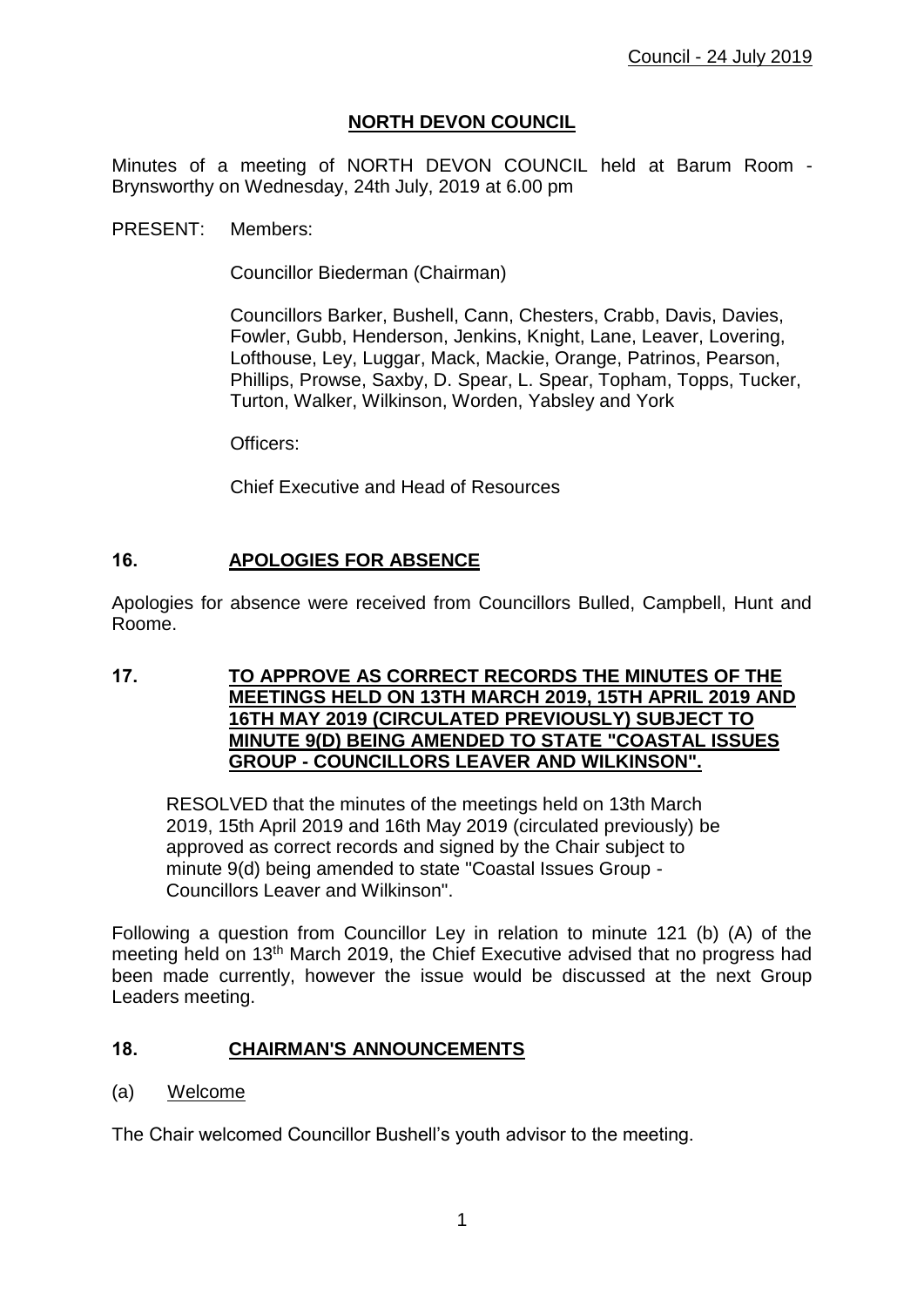## (b) Order of agenda

RESOLVED that item 6 (a) be considered with item 15 on the agenda.

### **19. BUSINESS BROUGHT FORWARD BY OR WITH THE CONSENT OF THE CHAIRMAN**

There were no items of business brought forward by or with the consent of the Chair.

#### **20. REPLIES TO ANY QUESTIONS SUBMITTED BY THE PUBLIC AND/OR TO RECEIVE PETITIONS UNDER PART 4, COUNCIL PROCEDURES RULES, PARAGRAPHS 8 AND 9 OF THE CONSTITUTION**

There were no questions submitted by the Public and/or Petitions received under Part 4, Council Procedure Rules, Paragraphs 8 and 9 of the Constitution.

#### **21. TO CONSIDER MOTIONS OF WHICH NOTICE HAS BEEN SUBMITTED BY MEMBERS IN ACCORDANCE WITH PART 4, COUNCIL PROCEDURE RULES, PARAGRAPH 11 OF THE CONSTITUTION**

(a) To consider the following notice of motion from Councillor Tucker.

Councillor Tucker presented his notice of motion to Council.

It was moved by Councillor Tucker and seconded by Councillor Walker "that the notice of motion be referred to the Policy Development Committee for consideration and that the Devon County Council Lead Officer for the North Devon Link road improvements project be invited to provide an update on the project to all Councillors as soon as possible."

Councillor Bushell expressed concern regarding how much consideration and weight had been given to the environmental impact of vehicles stopping and starting due to the provision of additional roundabouts as part of the North Devon Link Road improvements.

Councillor Davis declared a personal interest as Devon County Council Portfolio Holder for the North Devon Link road project.

RESOLVED that the following notice of motion be referred to the Policy Development Committee for consideration and that the Devon County Council Lead Officer for the North Devon Link road improvements project be invited to provide an update on the project to all Councillors as soon as possible :

"This Council expresses its dismay at the appalling position it finds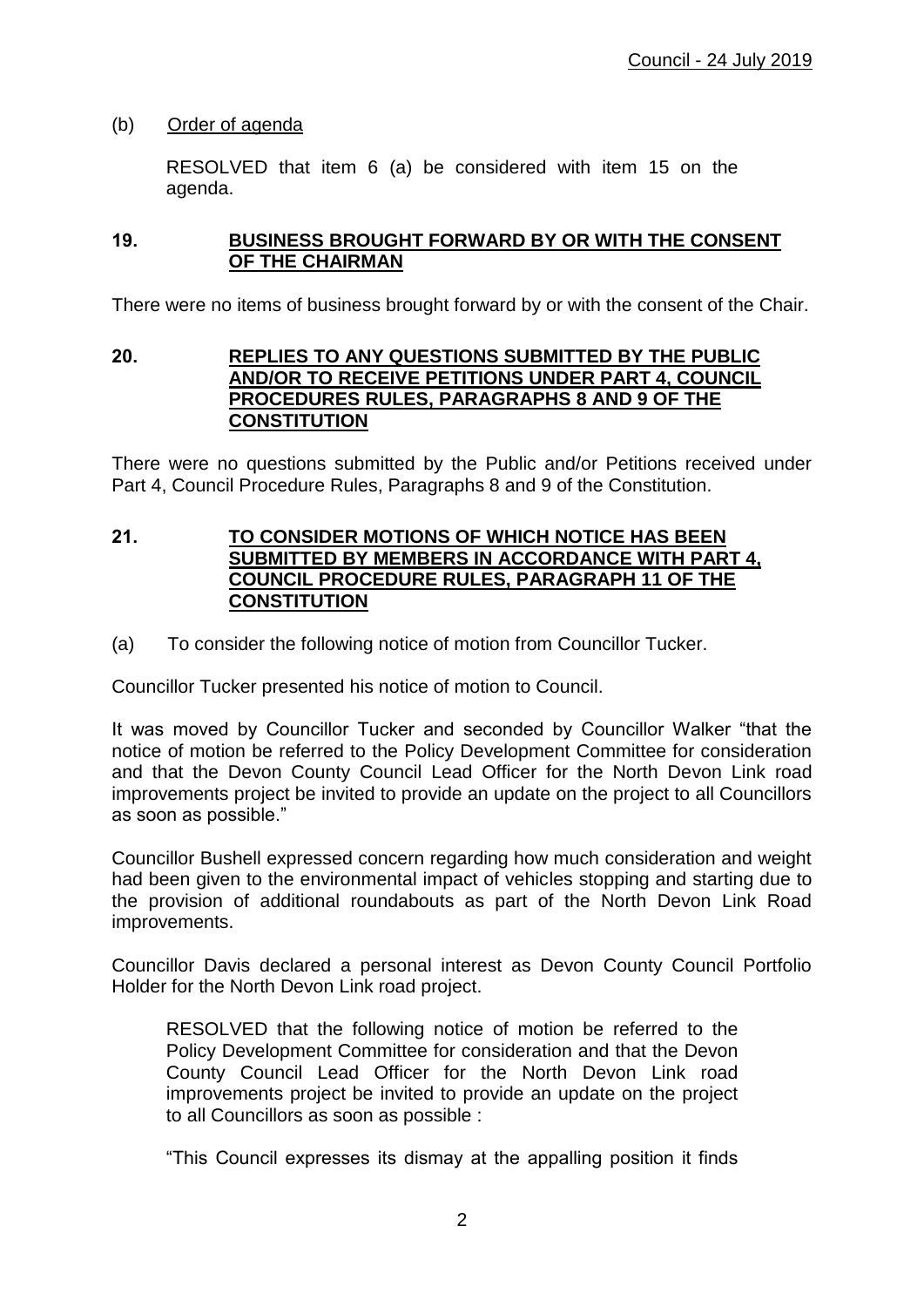itself in regarding the totally inadequate road structure in North Devon which is incapable of coping with all the new housing the government has forced us to take. Sticklepath hill roundabout, the Cedars roundabout, Pilton Causeway and the nightmare of endeavouring to get through Braunton are some examples of where the roads are not fit for purpose and yet more housing is planned which will exasperate the already serious problem. This is already an all year round problem, particularly at rush hour and not simply when thousands of holiday makers visit our area in the summer. Air quality and the well-being of our residents is being jeopardised. Whilst supporting the improvements which will aid safety to the North Molton, West Buckland and Landkey junctions the proposed spending of £90 million tinkering with the A361 (link road) by primarily creating a third lane in places does little to alleviate North Devon's traffic problems. Any marginal savings in travel time from South Molton will only serve to cause more traffic build up in Barnstaple and more frustration. The devastating work involved to address this third lane in terms of environmental and social damage clearly outweighs the claimed benefits and undermines the financial argument. This Council, therefore, calls on Devon County Council to set up, as a matter of urgency, a comprehensive review into connectivity in North Devon. This council believes that much more could be achieved with the £90 million and requests that an independent scrutiny of the work being planned be undertaken by an all-party group of members. This to include a review of the District Council's delegated consultation response on the relevant planning applications for the A361 with advice being sought from professional highway engineers and other appropriately qualified consultants from outside Devon County Council."

(b) To consider the following notice of motion from Councillor Worden

Councillor Worden presented his notice of motion to Council.

It was moved by Councillor Worden and seconded by Councillor Prowse:

"This Council is deeply concerned by the grim financial outlook for schools in North Devon due to a combination of government inattention to our children, increasing and stealthy cost pressures and inadequate funding. Believes that the Government's failure to properly fund schools is jeopardising the education, and future opportunities, of all young people in North Devon and is particularly letting down the most vulnerable children, such as those with special educational needs and disabilities, and those who need mental health support. Notes with concern reports that many schools across the country are having to ask for donations from parents, cutting back teaching hours, reducing staff numbers, significantly increasing class sizes, reducing mental health support and early help, where it is needed most. Further notes that years of real-terms pay cuts for teachers, coupled with the pressure caused by funding cuts in schools and excessive workload, have led to a crisis in retention and recruitment in the teaching profession. The government is failing to meet its targets for training new teachers, further undermining the quality of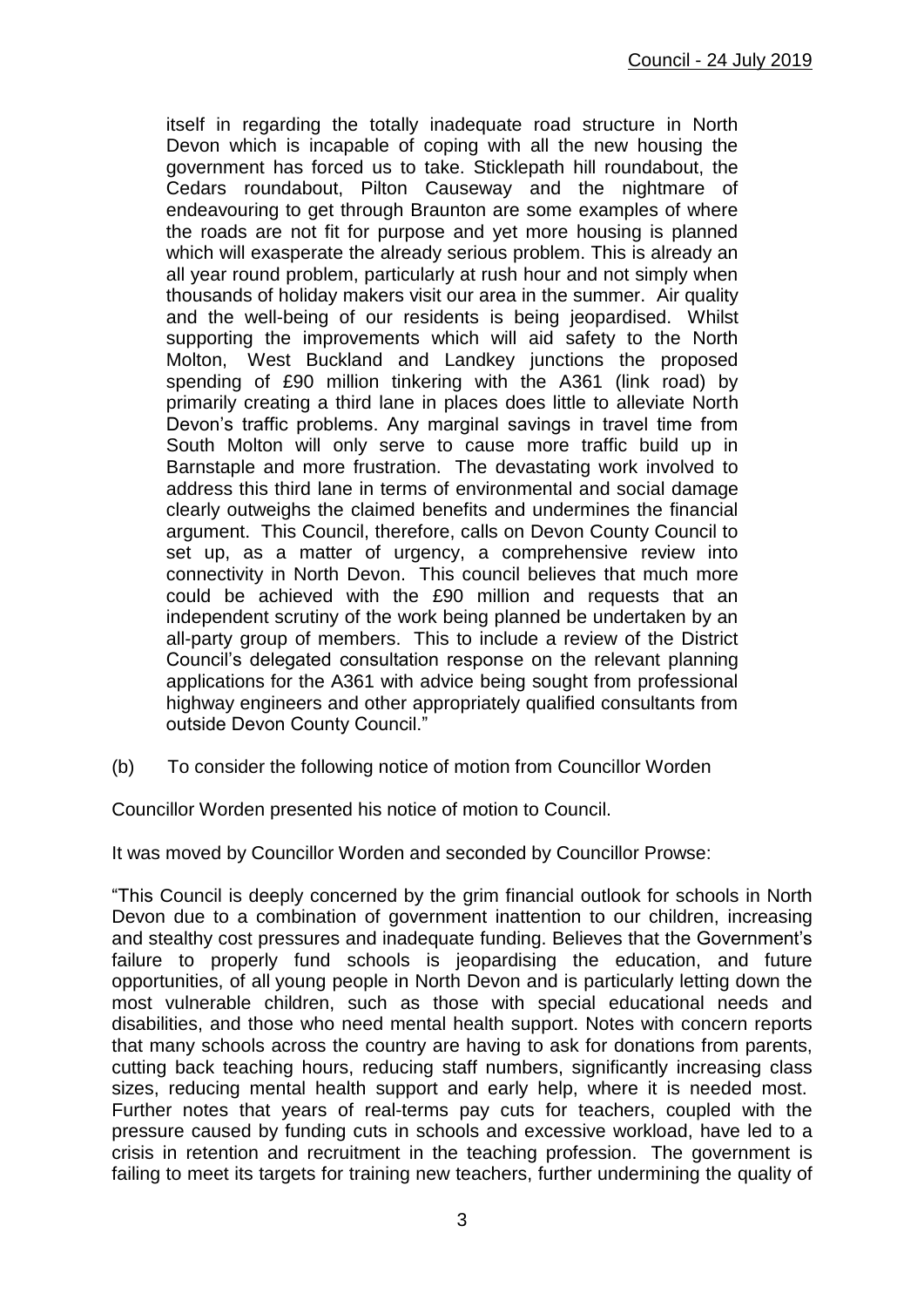education in our schools. This Council agrees to make representations to the Secretary of State for Education and the Chancellor of the Exchequer, calling for them to:

Conduct an independent assessment of the impact of these cuts on our children.

Reverse the crisis resulting from cuts to per-pupil school budgets since 2015 – meaning schools in North Devon would receive around £2.5 million in additional funding in 2020

Guarantee all teachers a pay rise which is at least in line with inflation next year which will be fully funded as an additional amount, in order to reduce the number of talented teachers leaving the profession

Provide additional funding to North Devon and others across the country, to give more support to children with special educational needs and disabilities."

Councillors Topps and Saxby declared personal interests as teachers.

Councillor Worden declared a personal interest as a Director of Chulmleigh Academy.

Councillors Worden and Prowse agreed to take on board an amendment as follows "This Council agrees to make representations to the Prime Minister and Member of Parliament calling for them to:….." within the notice of motion as the Prime Minister had made a public statement regarding providing more funding for schools.

RESOLVED that this Council is deeply concerned by the grim financial outlook for schools in North Devon due to a combination of government inattention to our children, increasing and stealthy cost pressures and inadequate funding. Believes that the Government's failure to properly fund schools is jeopardising the education, and future opportunities, of all young people in North Devon and is particularly letting down the most vulnerable children, such as those with special educational needs and disabilities, and those who need mental health support. Notes with concern reports that many schools across the country are having to ask for donations from parents, cutting back teaching hours, reducing staff numbers, significantly increasing class sizes, reducing mental health support and early help, where it is needed most. Further notes that years of real-terms pay cuts for teachers, coupled with the pressure caused by funding cuts in schools and excessive workload, have led to a crisis in retention and recruitment in the teaching profession. The government is failing to meet its targets for training new teachers, further undermining the quality of education in our schools. This Council agrees to make representations to the Prime Minister and Member of Parliament, calling for them to:

Conduct an independent assessment of the impact of these cuts on our children.

Reverse the crisis resulting from cuts to per-pupil school budgets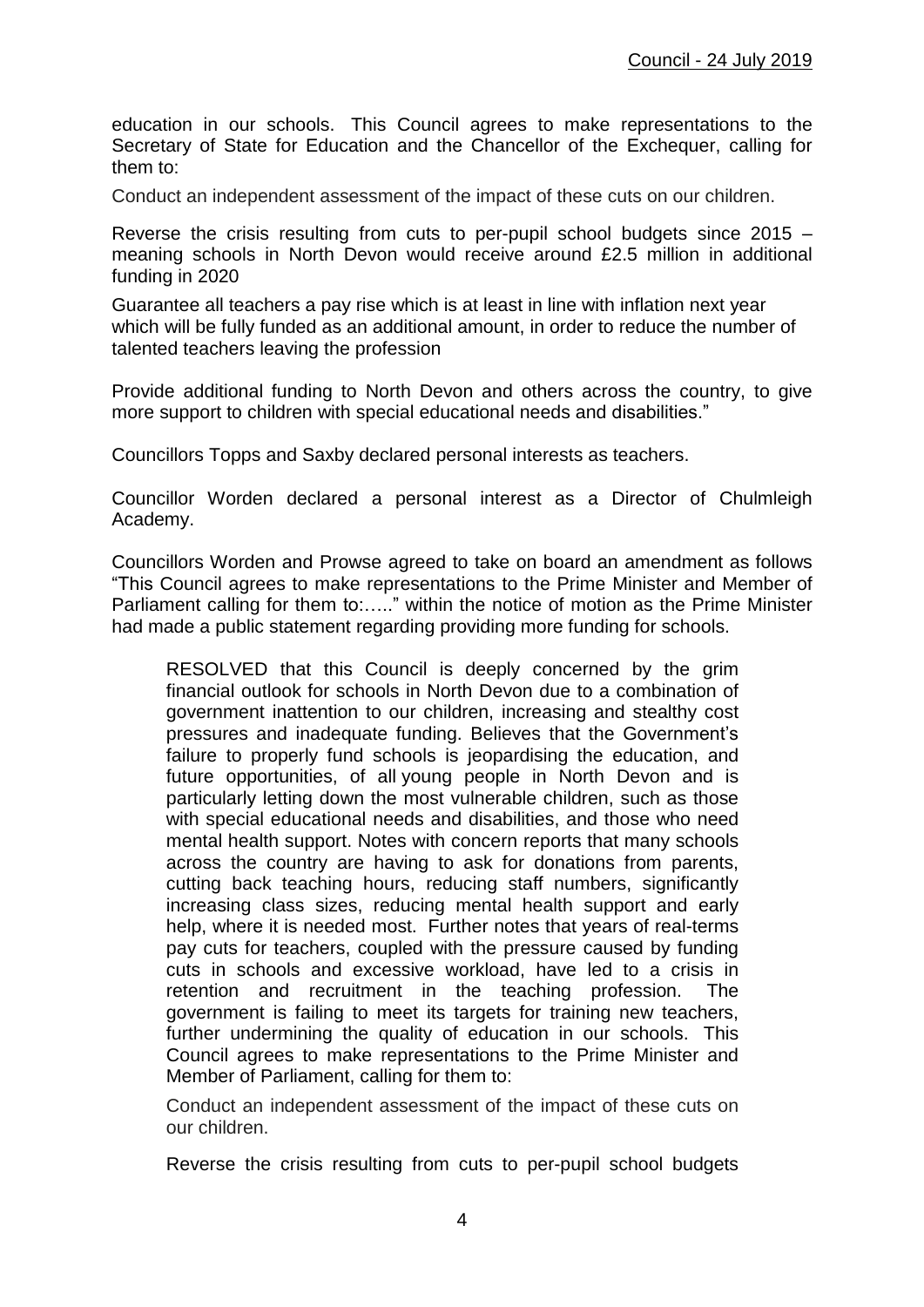since 2015 – meaning schools in North Devon would receive around £2.5 million in additional funding in 2020

Guarantee all teachers a pay rise which is at least in line with inflation next year which will be fully funded as an additional amount, in order to reduce the number of talented teachers leaving the profession

Provide additional funding to North Devon and others across the country, to give more support to children with special educational needs and disabilities."

## **22. DECLARATIONS OF INTEREST**

The following declaration of interest was announced:

Councillor Chesters Item 14 – personal interest as Chair of Braunton Marsh Drainage Board.

#### **23. CHAIRMAN'S REPLIES TO ANY QUESTIONS TO COUNCIL BY MEMBERS SUBMITTED UNDER PART 4, COUNCIL PROCEDURES RULES, PARAGRAPH 10 OF THE CONSTITUTION**

There were no questions submitted to Council by Members under Part 4, Council Procedures Rules, Paragraph 10 of the Constitution.

#### **24. FRAUD AND CORRUPTION AWARENESS**

Council received a presentation by Mr R. Hutchins, Head of Devon Audit Partnership and Mr K. Johnson, Fraud Lead of Devon Audit Partnership regarding Fraud and Corruption as part of the Member Training and Development Programme. They provided an overview on fraud; definition and types of fraud; the Annual Fraud Indicator for 2017 which revealed the staggering prevalence of fraud which was now the UK's most common criminal offence; national cost of fraud; the Fraud Triangle; definition and types of dishonesty; types of fraud within Local Authorities; definition of bribery and types of bribery; need for adequate procedures to be in place; importance of whistleblowing and the Public Interest Disclosure Act 1998; national response of how to deal with fraud and corruption; guidance and support available to the Council from the Devon Audit Partnership.

The Head of Resources thanked Mr R. Hutchins and Mr K. Johnson for their attendance and presentation and reminded Council that the Council's Anti-Fraud and Corruption policies had been adopted in March 2019 and were available on the Council's website. A copy of the presentation slides had been tabled and would also be circulated to all Members.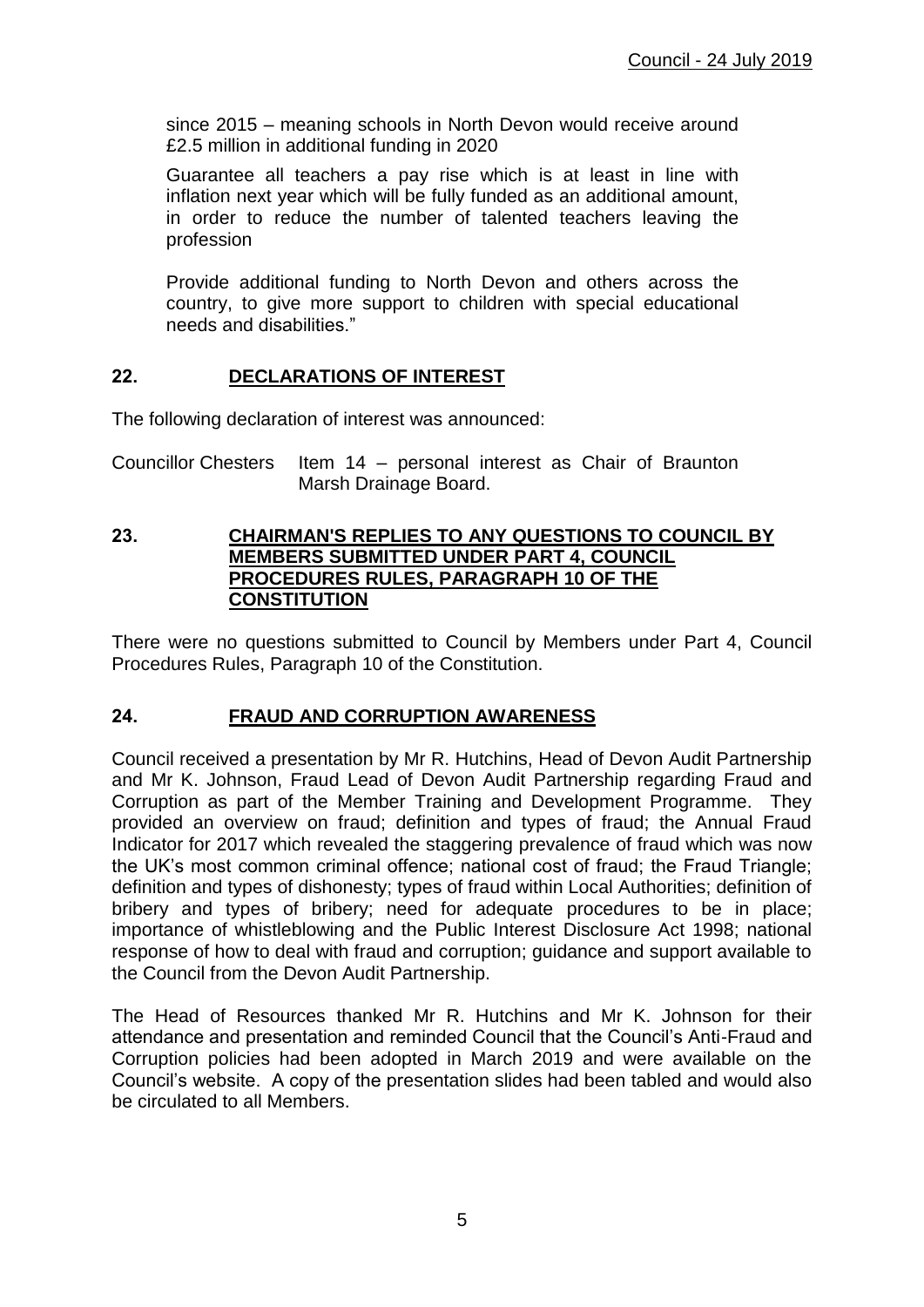# **25. REPORT OF THE LEADER OF THE COUNCIL**

Council noted a report by the Leader of the Council (circulated previously) regarding work that had been undertaken since the Annual Council meeting.

## **26. QUESTIONS BY MEMBERS**

The following questions were submitted in advance of the meeting and responses provided by the Leader were tabled:

- (a) Question to Councillor Worden from Councillor Walker "With fraud on the rise, particularly cold calling to vulnerable people, with fraudsters pretending to be official organisations like HMRC or utilities companies, how can we, as a council, get the information to people to protect themselves". Councillor Worden's response "Thank you Helen for raising this important issue. It was reported this week in the national press that an estimated 4billion pounds of pensions are being lost annually to fraudsters. Devon and Cornwall police have officers dedicated to trying to stop this happening and one way we can help is to encourage all members to join the Devon and Cornwall police alert, messaging service. The latest techniques used by the fraudsters are reported on this system. The email address is [alert@neighbourhoodalert.co.uk.](mailto:alert@neighbourhoodalert.co.uk) If members shared this with the parish councillors in their ward it would certainly help if they too signed up to the alert system. We could have a presentation when we hold the Parish Forum to help make people aware. This is certainly a subject which as councillors we can raise when speaking to vulnerable groups. We also put information about this on our council website and in our social media links and we have police community safety officers based here at BEC. If anyone receives an email which sounds too good to be true like the promise of a refund of money it is likely to be a fraud and people need to be very wary. Any further ideas of how to communicate the dangers associated with fraud would be helpful." Councillor Walker asked a supplementary question as to what the Council could do to communicate to those vulnerable people who were not using the internet. Councillor Worden advised that Councillors could assist by communicating this message to vulnerable groups and by working with Parish and Town Councils and invited Councillors to advise of any other ideas to communicate this message. Councillor Tucker advised that the Licensing and Community Safety Committee would look at this issue.
- (b) Question to Councillor Worden from Councillor Barker "Could the Leader report on what action can be taken to improve response times to issues and questions brought forward by members of the Public?" Councillor Worden's response "As part of our corporate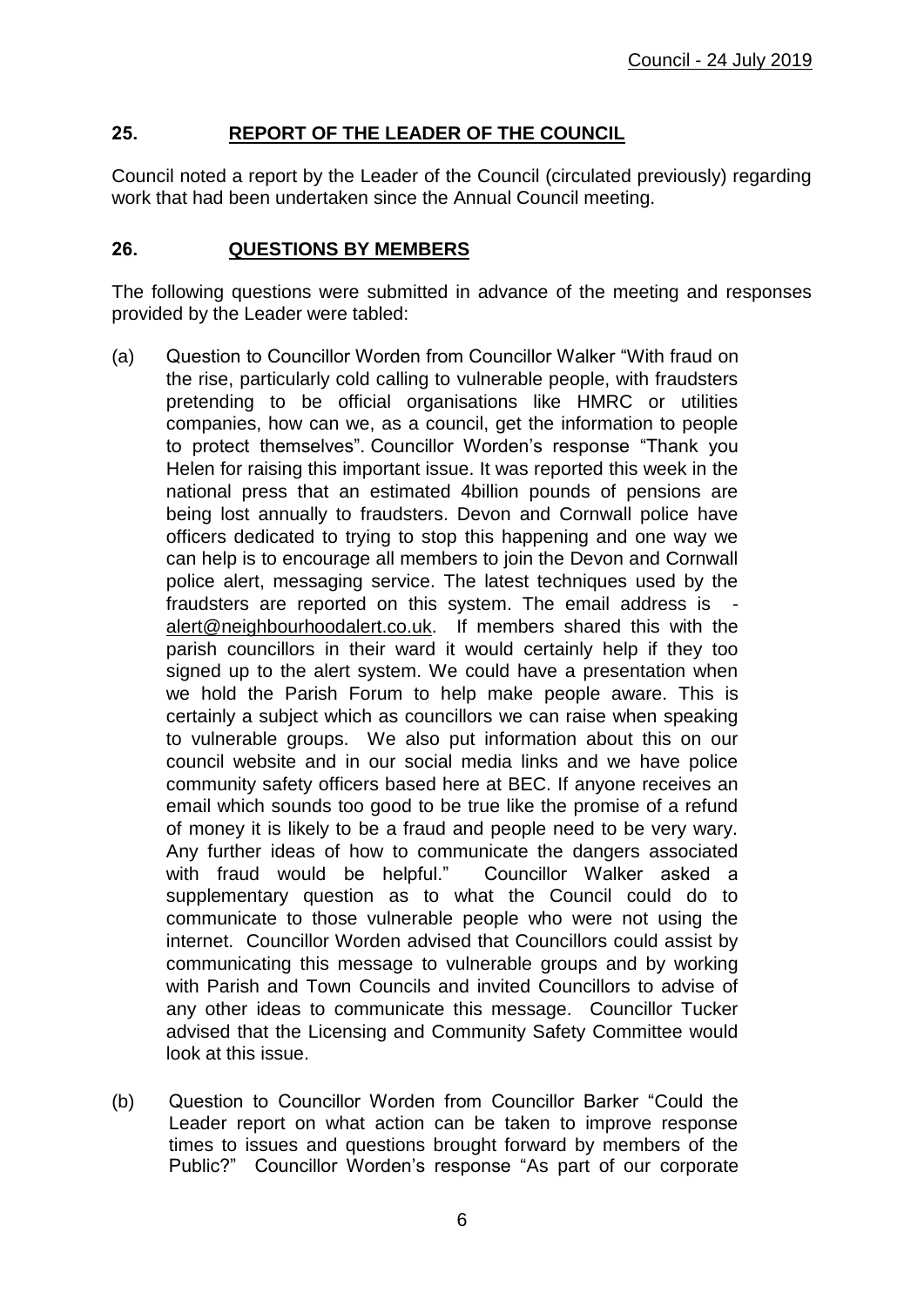plan we are planning on looking at customer service and hoping to make improvements to the current service which we now offer. Obviously it is early days yet but in the meantime if Councillor Barker has specific details of where the response times have been disappointing I would appreciate knowing about it so that I can follow it up."

(c) Question to Councillor Worden from Councillor Barker "The Conservative Group are happy to support the appointment of Lead Members to priority objectives of the Council....but are disappointed that Political Balance has not been applied....Could the Leader also report on the increase of cost to Council processes due to implementation of Lead Members?" Councillor Worden's response "I am pleased that the Conservative Group supports the appointment of Lead Members for priority objectives of the Council. You will, of course, have noted that the Chief Executive's report states that 'The areas chosen so far for Lead Members are areas where representation is required to support the Councils own emerging corporate priorities.' Obviously this leaves the opportunity for further appointments to be made. So far the Conservative Group has not approached me and asked for a member to be considered as a Lead Member. Maybe because the previous administration did not allow members of the opposition to have a special role but I hope that we can be more inclusive. Obviously we cannot have too many lead members because of the cost of each at an allowance of £2,377.00 each time. The budget which we set includes sufficient funds to cover the additional costs of six appointments and even then makes quite a saving on the previous governance."

# **27. APPOINTMENT OF LEAD MEMBERS**

Council considered a report by the Chief Executive (circulated previously) regarding the appointment of Lead Members.

It was moved by Councillor Worden and seconded by Councillor Bushell that recommendation 2.1 of the report be adopted.

RESOLVED that the following Lead Members be appointed:

- (a) Economic Development and Strategic Planning Policy Councillor Malcolm Prowse
- (b) Environment Councillor Netti Pearson
- (c) Climate Change Councillor Caroline Leaver
- (d) Coastal Communities Councillor Malcolm Wilkinson
- (e) Resources and Commercialisation CounciIlor Ian Roome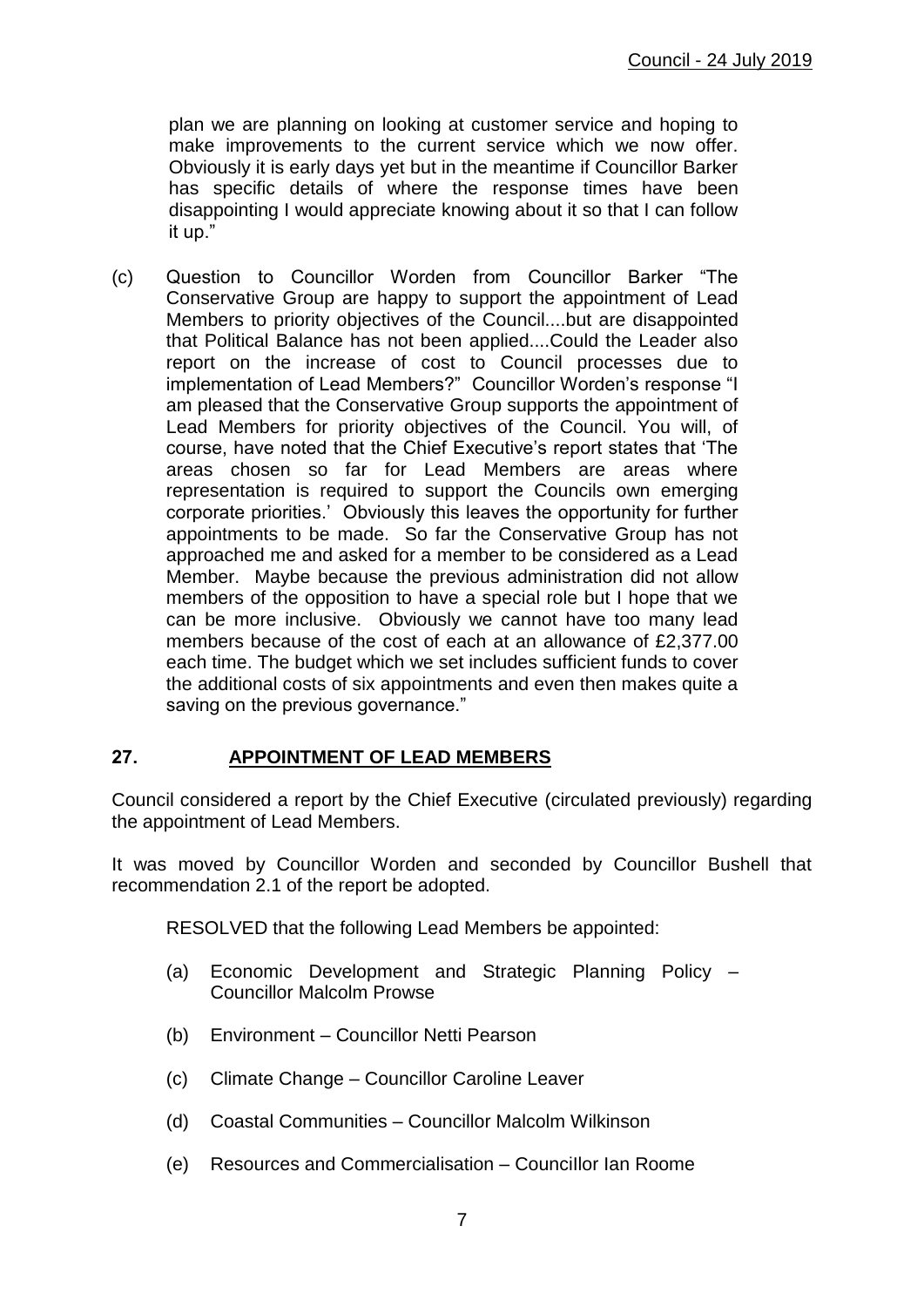(f) Housing – Councillor Nicola Topham

# **28. APPOINTMENTS TO OUTSIDE BODIES**

Council considered a report by the Chief Executive (circulated previously) regarding appointments to Outside Bodies. The Chief Executive advised that following the Annual Council meeting on 16<sup>th</sup> May 2019 there were a number of appointments to Outside bodies that were outstanding and needed to be considered. In relation to the Braunton Marsh Internal Drainage Board, it was understood that Councillors appointed needed to represent the Braunton area, however this needed to be reconsidered.

It was moved by Councillor Worden and seconded by Councillor Leaver "that recommendations 2.1, 2.2 and 2.3 be adopted subject to Councillor D Spear being appointed to North Devon Biosphere Reserve Partnership; Councillor York being appointed to One Barnstaple; appointments to the Braunton Marsh Internal Drainage Board being deferred until the Council meeting on 25<sup>th</sup> September 2019; and Councillor Wilkinson be appointed to the Northern Devon Areas of Outstanding Natural Beauty Partnership."

Councillor Davis declared a personal interest as a Devon County Councillor appointed to the Northern Devon Areas of Outstanding Natural Beauty Partnership.

Councillor Chesters declared a personal interest as Chair of the Braunton Marsh Internal Drainage Board. She advised that she had requested the secretary to provide a copy of the Board's term of reference.

RESOLVED:

(a) That the following Members be appointed to the Outside Bodies for the life of Council and that attendance at meetings be an approved duty:

(i) North Devon Biosphere Reserve Partnership – Councillor D. Spear

(ii) One Barnstaple – Councillor York

(iii) Braunton Marsh Internal Drainage Board – appointments be deferred until the Council meeting on 25<sup>th</sup> September 2019;

- (b) That following Annual Council meeting on  $16<sup>th</sup>$  May 2019, it be confirmed that Councillors Knight and Derrick Spear be appointed to the North Devon County Locality Committee and that Councillor Wilkinson be appointed to the Northern Devon Areas of Outstanding Natural Beauty Partnership;
- (c) That all appointees to Outside Bodies be required to report back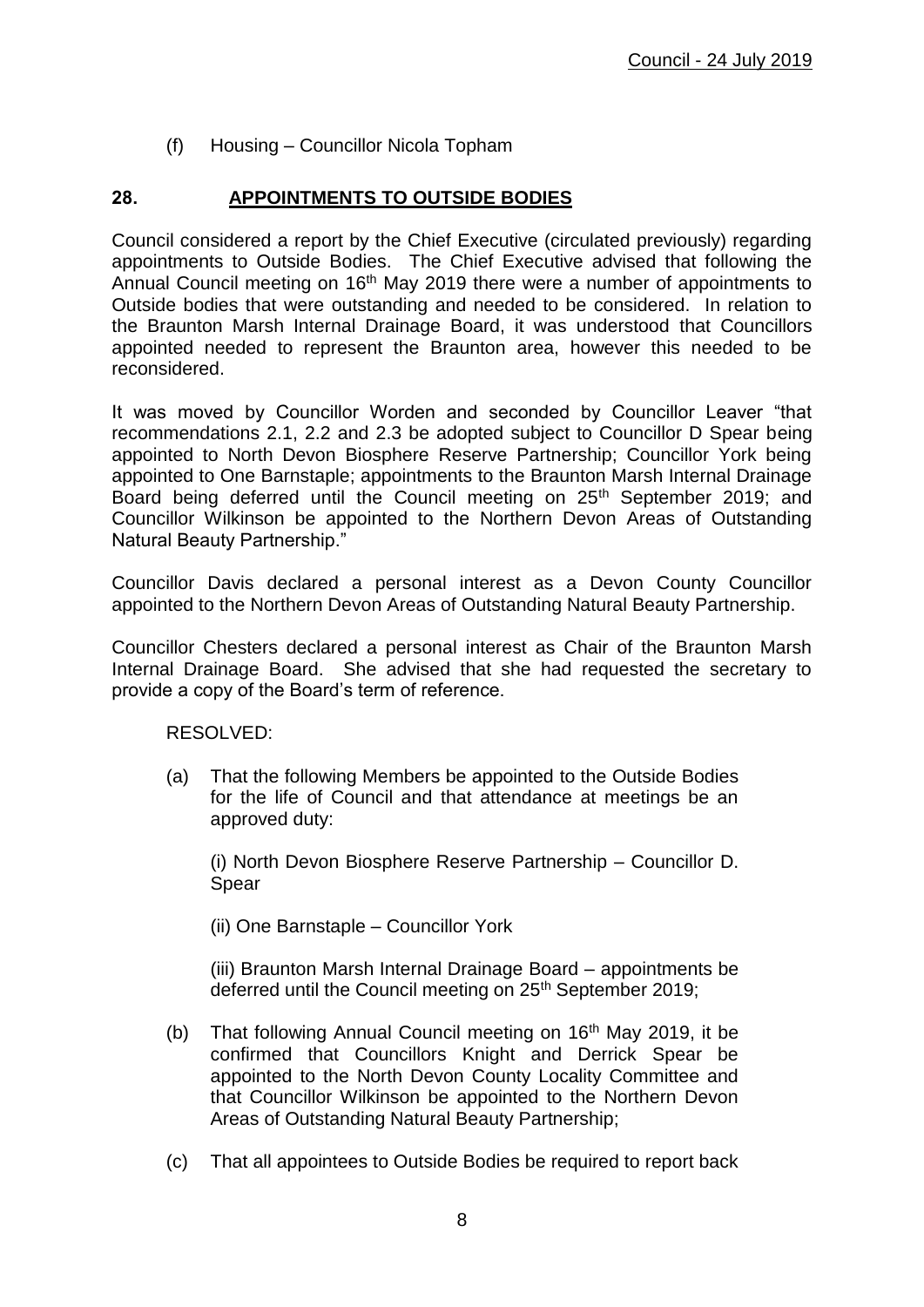to Council at appropriate intervals, usually annually.

#### **29. CLIMATE CHANGE DECLARATION**

RESOLVED that the Council Procedure Rules, Part 4 of the Constitution be waived to enable a member of the public to address Council for two minutes.

Mr G. Curry, addressed Council.

Councillor Leaver presented her notice of motion to Council.

It was moved by Councillor Leaver and seconded by Councillor Worden that "This Council reaffirms its recognition of the scale and urgency of the global challenge from climate change, as documented by the latest Special Report of the Intergovernmental Panel on Climate Change, and declares a climate emergency; and agrees to set up a climate change working party to investigate and recommend an action plan of what further corporate approaches can be taken to facilitate stronger action through collaboration at a strategic, community and individual level. To this end this Council will work with the County Council and partners across the county and region to implement best practice methods to limit Global Warming to less than 1.5 degrees Celsius. Furthermore this Council calls on Westminster to provide the powers and resources to enable North Devon to work towards becoming carbon neutral as soon as possible bearing in mind the Intergovernmental Panel on Climate Change's target of 2030."

Councillor Pearson recommended amending the notice of motion to include "declares a climate and biodiversity emergency".

Councillors Leaver and Worden agreed to take the amendment on board in the notice of motion.

RESOLVED that this Council reaffirms its recognition of the scale and urgency of the global challenge from climate change, as documented by the latest Special Report of the Intergovernmental Panel on Climate Change, and declares a climate and biodiversity emergency; and agrees to set up a climate change working party to investigate and recommend an action plan of what further corporate approaches can be taken to facilitate stronger action through collaboration at a strategic, community and individual level. To this end this Council will work with the County Council and partners across the county and region to implement best practice methods to limit Global Warming to less than 1.5 degrees Celsius. Furthermore this Council calls on Westminster to provide the powers and resources to enable North Devon to work towards becoming carbon neutral as soon as possible bearing in mind the Intergovernmental Panel on Climate Change's target of 2030.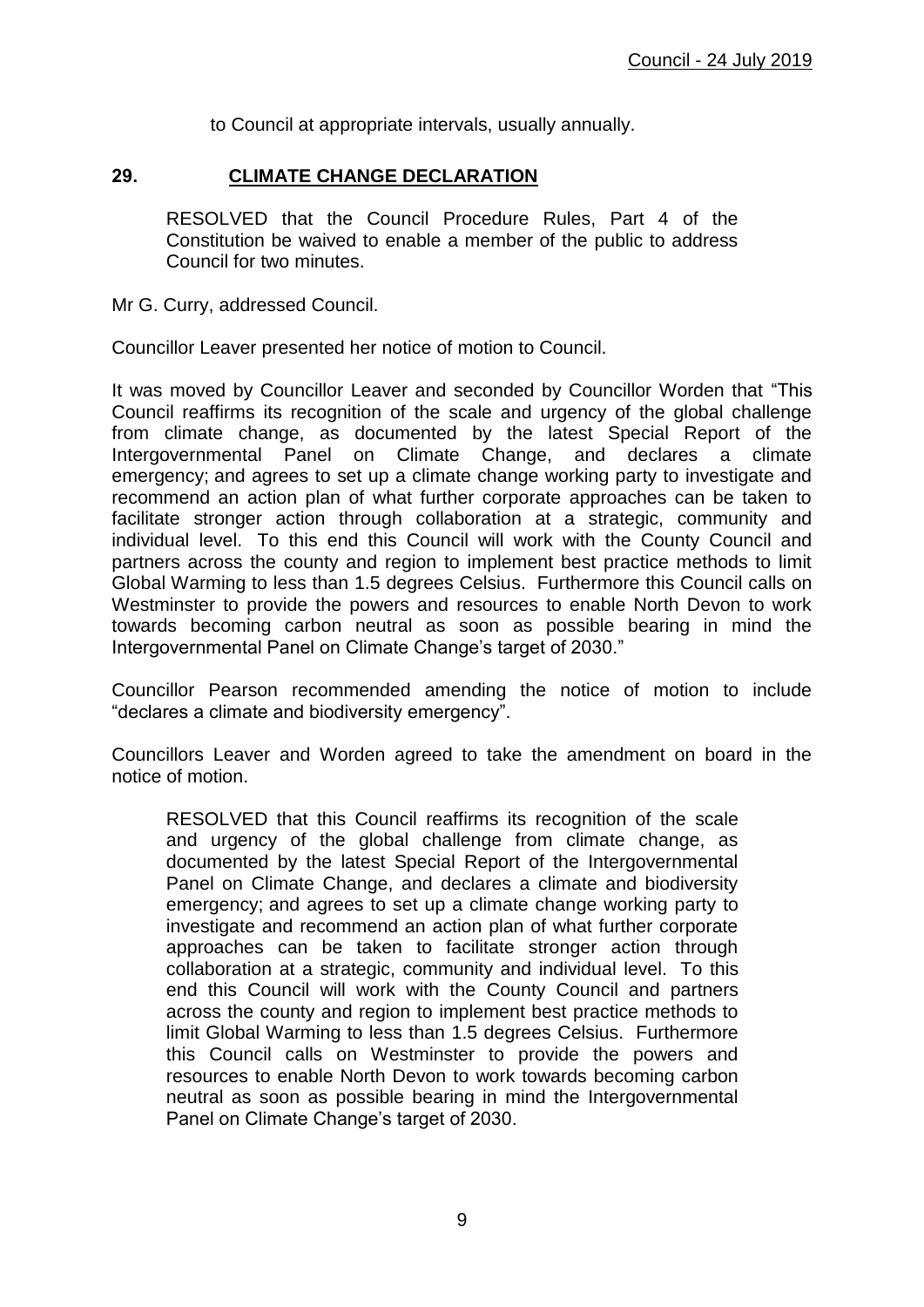Council considered a report by the Chief Executive (circulated previously) regarding signing up to the joint Climate Change declaration. He advised that all Districts, Parishes and Communities needed to take part and sign up to the Climate Change declaration. There was a need to replicate the Plastic Free consortium model for Climate Change to engage with community groups and businesses.

Councillor Tucker suggested that Climate Change be included on the agenda for the next meeting of the Parish Forum.

It was moved by Councillor Crabb and seconded by Councillor Leaver that recommendations 2.1 and 2.2 be adopted subject to an additional recommendation being included stating "that in implementing the declaration of climate change that the costs of any measures be identified."

RESOLVED:

- (a) That the Devon Climate Declaration as set out in Appendix 1 be endorsed;
- (b) That a report be brought back within 6 months on a strategy to comply with the declaration;
- (c) That in implementing the declaration of climate change that the costs of any measures be identified.

#### **30. CHANGES TO CONSTITUTION**

Council considered a report by the Chief Executive (circulated previously) regarding changes to the Constitution.

Councillor Ley, Chair of Planning Committee advised that the amended wording of paragraph 7.2 (c) of the Head of Place's delegated powers was different to the wording that had been agreed by the Planning Committee following its meeting on 12th June 2019.

It was moved by Councillor Worden and seconded by Councillor Patrinos that recommendations 2.1.1 and 2.1.3 be approved and that recommendation 2.1.2 be deferred and brought back to the next meeting of Council for consideration.

RESOLVED that the Constitution be amended as follows to:

- (a) include a maximum number of 13 Councillors to sit on Strategy and Resources Committee;
- (b) amend the wording of 3.25 of the delegated powers to the Chief Executive so as to read:- "To determine applications for flexible and early retirement and also for early release of pension where the decision will not result in a net cost to the Council";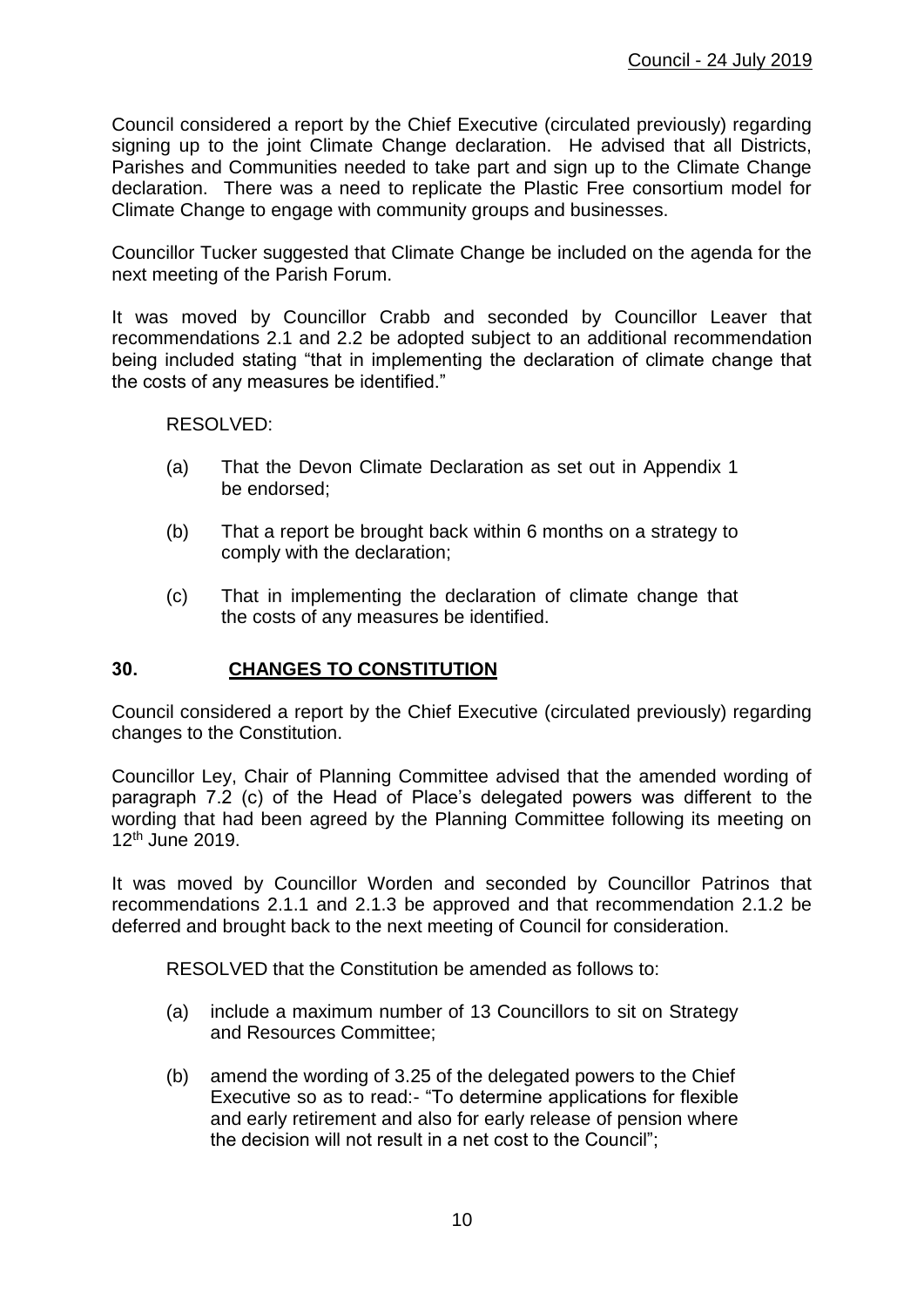(c) That consideration of the amended wording of paragraph 7.2 (c) of the delegated powers to the Head of Place be deferred and brought back to the next meeting of Council for consideration.

## **31. STATEMENT OF ACCOUNTS 2018/19**

## (a) **Report by Chief Financial Officer (attached).**

Council considered a report by the Chief Financial Officer (circulated previously) regarding the Statement of Accounts for 2018/19. The Chief Financial Officer advised that the External Audit of Accounts commenced on 1<sup>st</sup> July 2019 and that the Audit Findings report was reported to the Governance Committee on 22nd July 2019 which gave an unqualified opinion on financial statements and value for money conclusion and three recommendations following key findings which had been accepted by management and responses had been built into the Action Plan. The Accounts were formally required to be signed off by Council on 24<sup>th</sup> July 2019. He outlined the narrative report which set out the challenges the Council faced, how those challenges would be met and reviewed the last financial year 2018/19.

The Chief Financial Officer advised that a paper detailing adjustments identified during the 2018/19 audit which had not been made within the final set of financial statements had been tabled. The Governance Committee had approved the management's proposed treatment of all items detailed in the paper.

Councillor Phillips, Vice-Chair of the Governance Committee reported the recommendations of the Governance Committee on 11<sup>th</sup> June 2019 and 22<sup>nd</sup> July 2019 and advised that the Committee had supported the recommendation. He thanked the Head of Resources and his staff for their work.

In response to a question, the Chief Financial Officer advised that a review of the pension liability would be undertaken during the Autumn to identify the cash impact on the Council. This would then be fed into the budget setting process and Members would be advised.

It was moved by Councillor Prowse and seconded by Councillor Barker that the recommendation in the report be adopted.

RESOLVED that the Statement of Accounts 2018/19 be approved, and that the Chairman of the Council sign and date the Statement of Accounts as required by the Accounts and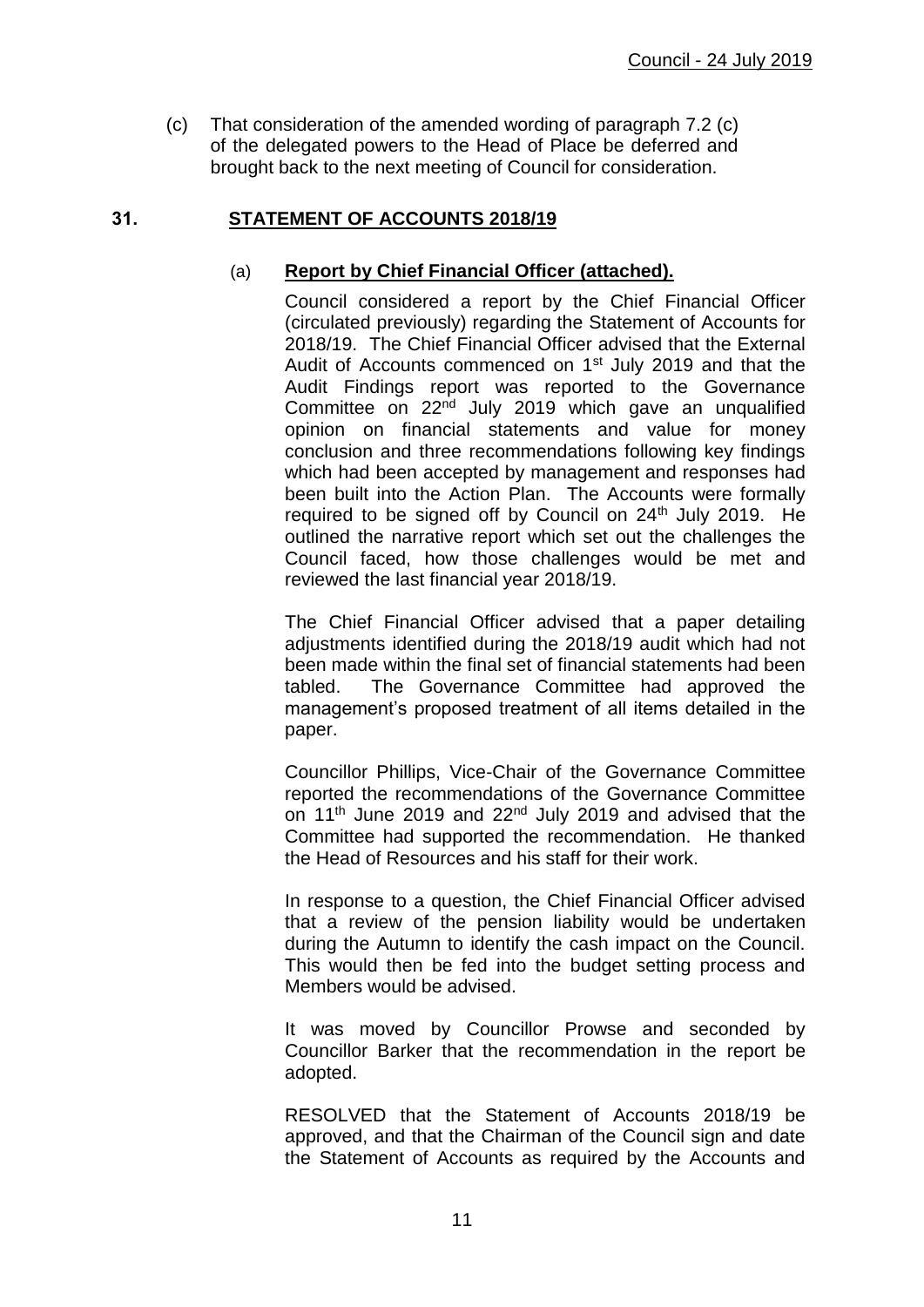Audit Regulations.

#### (b) **Annual Governance Statement 2018/19 (attached).**

Council considered the Annual Governance Statement for 2018/19 (circulated previously). The Chief Executive summarised the Annual Governance Statement and advised that it set out the governance and control measures for the Council.

Councillor Phillips, Vice-Chair of the Governance Committee reported the recommendations of the Governance Committee held on  $11<sup>th</sup>$  June 2019.

It was moved by Councillor Patrinos and seconded by Councillor Henderson that the Annual Governance Statement for 2018/19 be approved.

RESOLVED that the Annual Governance Statement for 2018/19 be approved.

#### (c) **Letter of Representation on behalf of the Council (attached).**

Council considered the letter of representation on behalf of the Council (circulated previously). The Head of Resources highlighted paragraph (x) detailed on page 162 of the agenda.

Councillor Phillips, Vice Chair of the Governance Committee reported the recommendations of the Governance Committee held on 22nd July 2019.

It was moved by Councillor Patrinos and seconded by Councillor Yabsley that the recommendation be adopted.

RESOLVED that the letter of representation on behalf of the Council be approved and signed by the Chairman and Chief Financial Officer.

#### **32. APPOINTMENTS OF COMMITTEES FOR 2019/20**

## (a) **Report by Chief Executive (attached)**

Council considered a report by the Chief Executive (circulated previously) regarding the appointment of committees for 2019/20.

The Chief Executive advised that table 2 had been tabled.

The Chief Executive recommended the following:

"(a) that the Council appoints committees and joint committees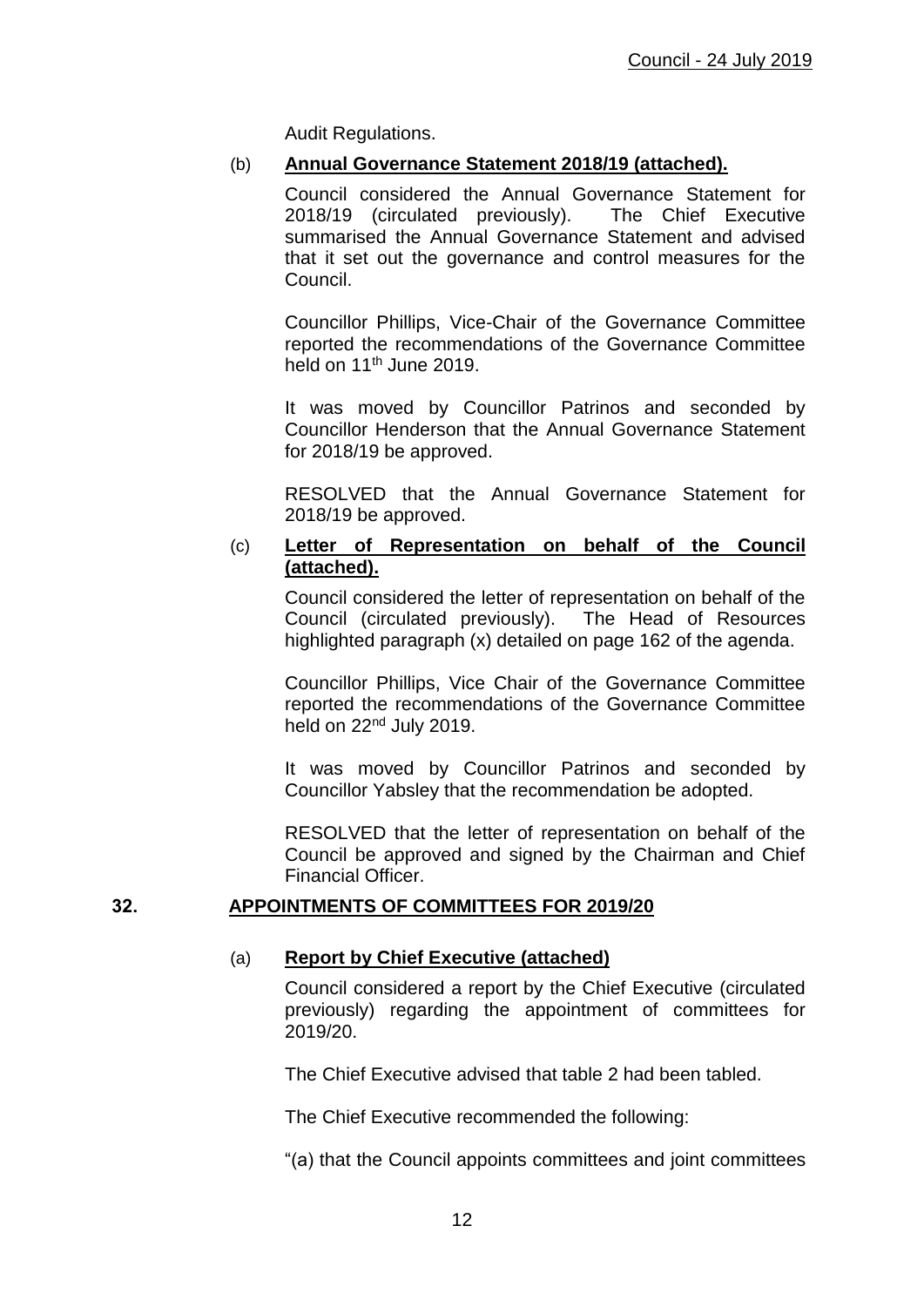each with the total number of voting members and group allocations as detailed in table 1 for the 2019/20 municipal year.

(b) that, as required by section 16(1) of the Local Government and Housing Act 1989, Members be appointed to committees and joint committees in accordance with the names notified to the Chief Executive by each of the political groups represented on the Council, to give effect to the approved allocation of seats as determined at (a) above, as set out for the time being in table 2 circulated at the meeting."

It was moved by Councillor Barker and seconded by Councillor Worden that the recommendations be adopted.

#### RESOLVED:

(a) that the Council appoints committees and joint committees each with the total number of voting members and group allocations as detailed in table 1 for the 2019/20 municipal year;

(b) that, as required by section 16(1) of the Local Government and Housing Act 1989, Members be appointed to committees and joint committees in accordance with the names notified to the Chief Executive by each of the political groups represented on the Council, to give effect to the approved allocation of seats as determined at (a) above, as set out for the time being in table 2 circulated at the meeting.

#### (b) **Licensing and Community Safety Committee: Appointment of Vice-Chair for 2019/20**

Council noted the typographical error in the agenda item and that it should have stated "Appointment of **Vice-**Chair for 2019/20".

It was moved by Councillor Worden and seconded by Councillor Barker that the recommendation be adopted.

RESOLVED that Councillor York be appointed to replace Councillor J. Cann as Vice-Chair of the Licensing and Community Safety Committee for the municipal year 2019/20.

## (c) **Appointments to the Planning Committee**

Council noted that the appointments had been considered under minute 32 (a).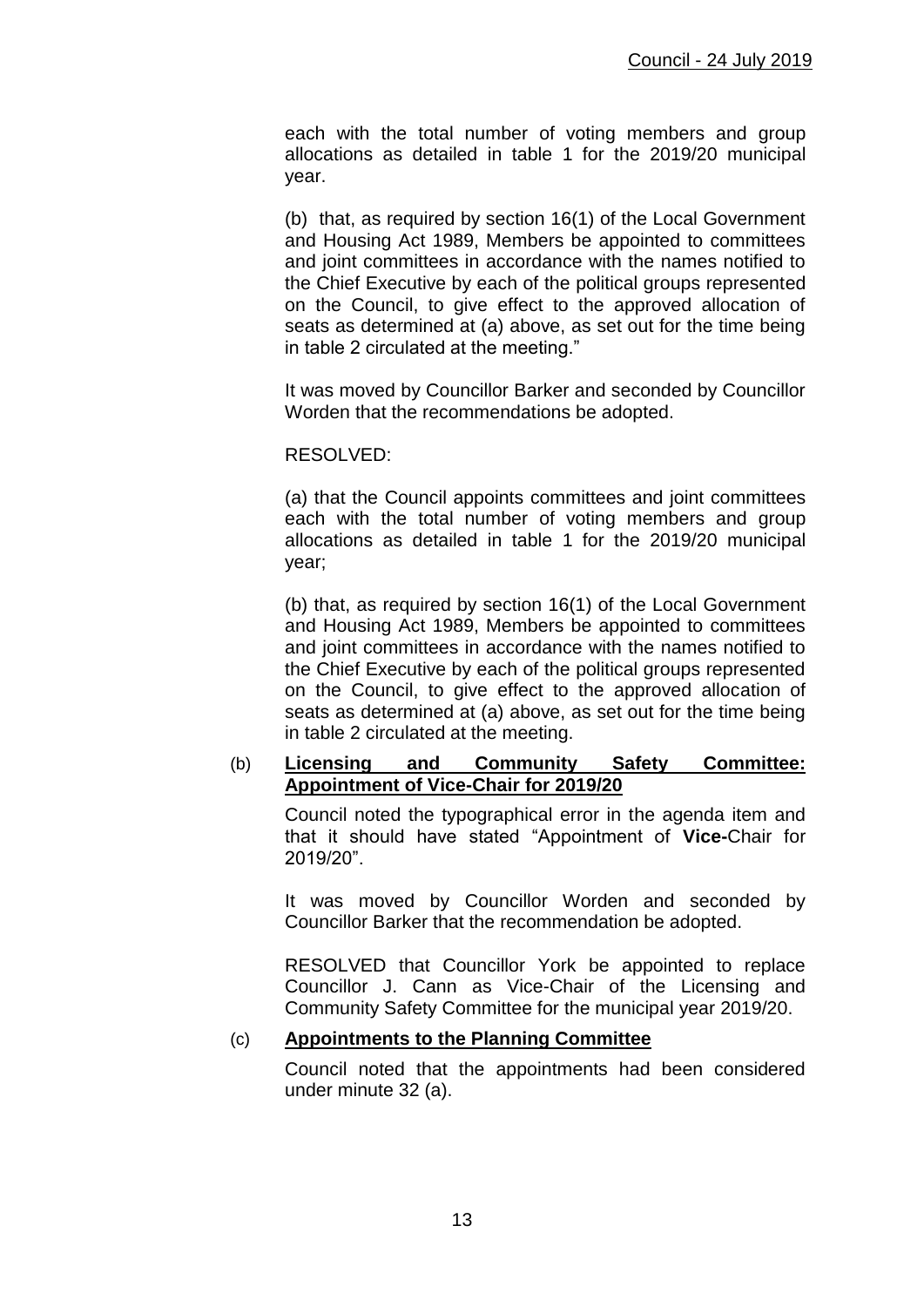#### **33. PERFORMANCE AND FINANCIAL MANAGEMENT - QUARTER 4 2018/19**

Council considered the Performance and Financial Management report for Quarter 4 of 2018/19 to the Strategy and Resources Committee on 3<sup>rd</sup> June 2019 (circulated previously).

## (a) **Report of the Policy Development Committee**

Councillor D. Spear, Chair of the Policy Development Committee presented the Committee's report on the Performance and Financial for Quarter 4 2018/19 (circulated previously).

## (b) **Report of meeting of the Strategy and Resources Committee**

Councillor Worden, Chair of the Strategy and Resources Committee reported the recommendations of the Strategy and Resources Committee on the Performance and Financial Management for Quarter 4 of 2018/19 (circulated previously).

It was moved by Councillor Spear and seconded by Councillor Worden "that minute 4 (f) of the meeting of the Strategy and Resources Committee held on 3rd June 2019 be adopted."

RESOLVED that minute 4 (f) of the meeting of the Strategy and Resources Committee held on 3rd June 2019 be adopted.

# **34. ANNUAL TREASURY MANAGEMENT REPORT 2018/19**

Council considered the Annual Treasury Management report for 2018/19 to the Strategy and Resources Committee on 1<sup>st</sup> July 2019 (circulated previously).

# (a) **Report of Policy Development Committee**

Councillor D. Spear, Chair of the Policy Development Committee presented the Committee's report on the Annual Treasury Management report for 2018/19 (circulated previously).

#### (b) **Report of Strategy and Resources Committee**

Councillor Worden, Chair of the Strategy and Resources Committee reported the recommendations of the Strategy and Resources Committee on the Annual Treasury management report for 2018/19 (circulated previously).

It was moved by Councillor Worden and seconded by Councillor Spear "that minute 16 of the meeting of the Strategy and Resources Committee held on 1<sup>st</sup> July 2019 be adopted."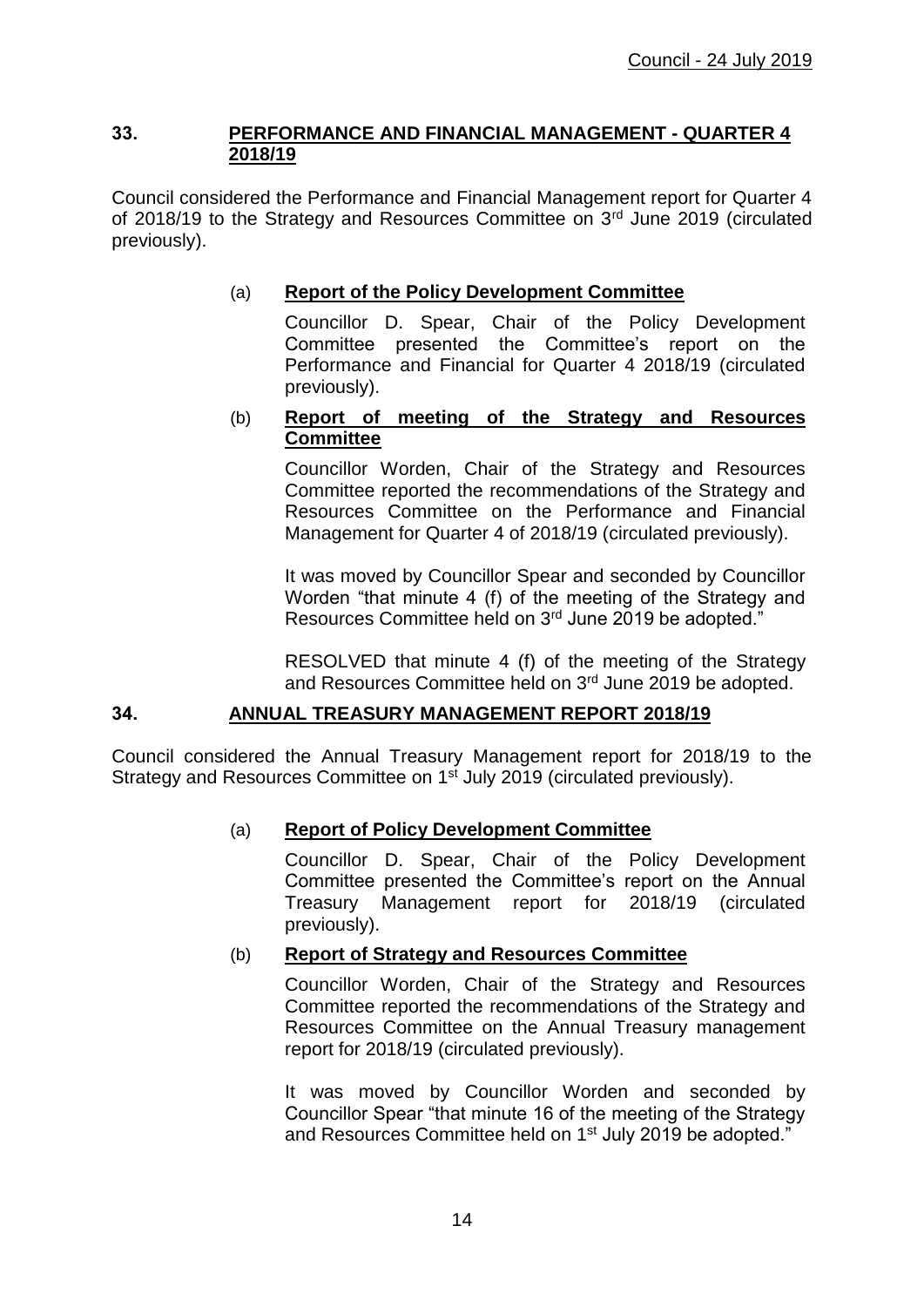RESOLVED that minute 16 of the meeting of the Strategy and Resources Committee held on 1<sup>st</sup> July 2019 be adopted.

## **35. APPOINTMENT OF DESIGNATED PERSON - HARBOURS**

Council considered a report by the Chief Executive (circulated previously) regarding the appointment of a designated person for the harbours.

It was moved by Councillor Barker and seconded by Councillor Turton that the recommendation in the report be adopted.

RESOLVED that Jon Triggs, Head of Resources be appointed as the Designated Person in respect of harbours operated by the District Council.

#### **36. APPOINTMENT OF MONITORING OFFICER**

Council considered a report by the Chief Executive (circulated previously) regarding the appointment of Monitoring Officer. The Chief Executive advised that the Appointments Committee had met on 23rd July 2019 and recommended that Trevor Blatchford be appointed as Monitoring Officer with immediate effect.

It was moved by Councillor Worden and seconded by Councillor York that the recommendations in the report be adopted.

RESOLVED that Trevor Blatchford be appointed as Monitoring Officer with immediate effect.

# **37. APPOINTMENT OF HONORARY ALDERMEN**

Council considered a report by the Chief Executive (circulated previously) regarding the appointment of Aldermen.

It was moved by Councillor Worden and seconded by Councillor Prowse that the recommendations in the report be adopted.

RESOLVED:

- (a) That the process involved in any potential appointment be noted;
- (b) That consideration be given as to whether it wishes to appoint any former members of the Council as Honorary Aldermen at a specially convened extraordinary Council meeting.

#### **38. RECORDING OF MEETINGS**

Council considered the future recording of Council meetings.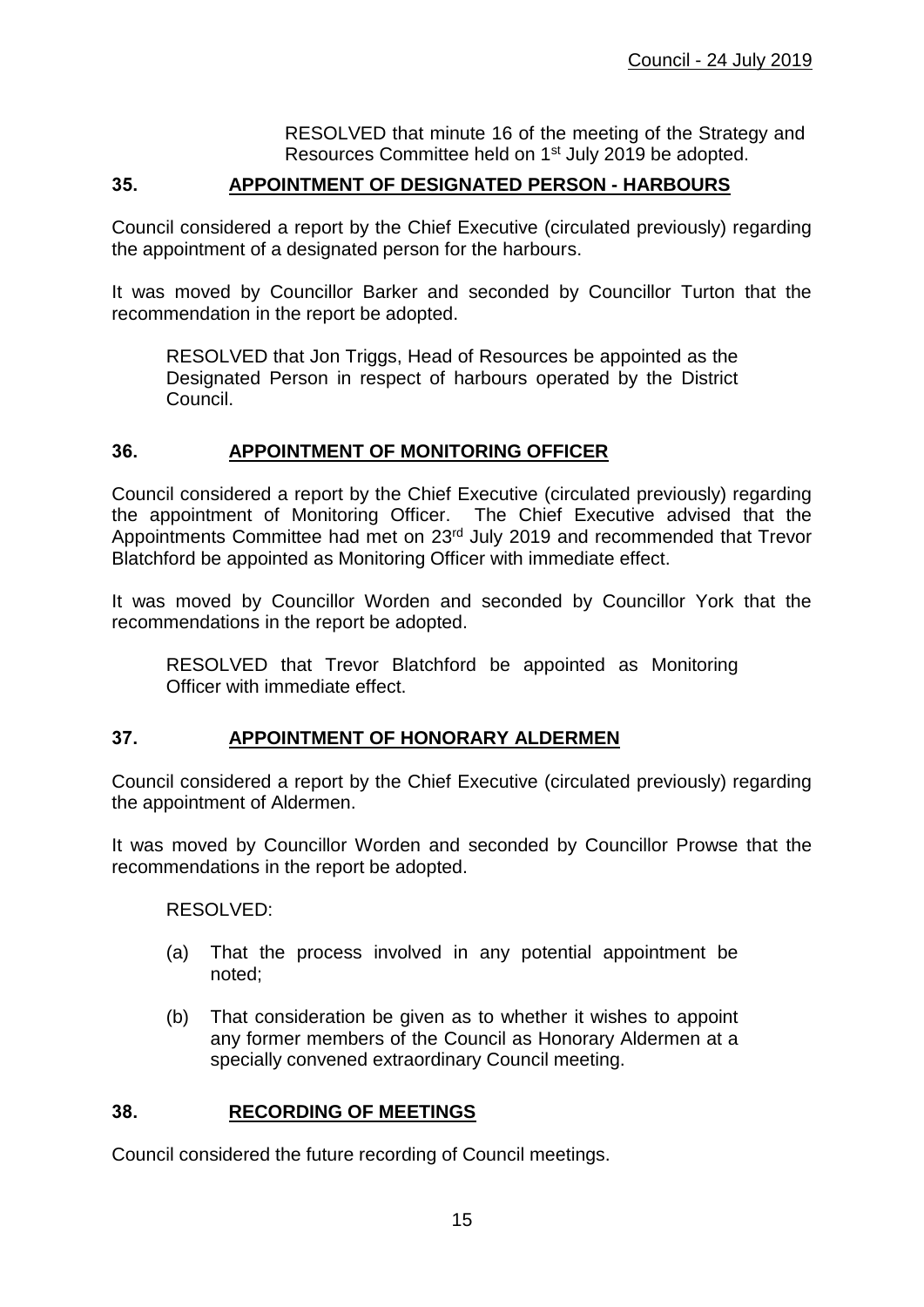It was moved by Councillor Topps and seconded by Councillor Lane "that future Council meetings be recorded (sound only)".

RESOLVED that future Council meetings be recorded (sound only).

# **39. MINUTES OF COMMITTEES**

## (a) **Audit Committee**

RESOLVED that the following minutes of the Audit Committee (circulated previously) be noted, adopted and approved as a correct record:

 $(i)$  $5<sup>th</sup>$  March 2019

## (b) **Ethics Committee**

RESOLVED that the following minutes of the Ethics Committee (circulated previously) be noted, adopted and approved as a correct record:

(i) 23rd January 2019

## (c) **Executive**

RESOLVED that the following minutes of the Executive (circulated previously) be noted, adopted and approved as a correct record:

- $(i)$  26<sup>th</sup> February 2019
- $(ii)$  4<sup>th</sup> March 2019
- (iii) 1<sup>st</sup> April 2019

# (d) **Governance Committee**

RESOLVED that the following minutes of the Governance Committee (circulated previously) be noted and adopted as follows:

 $(i)$  11<sup>th</sup> June 2019

#### (e) **Harbour Board**

RESOLVED that the following minutes of the Harbour Board (circulated previously) be noted and adopted as follows:

 $(i)$  $4<sup>th</sup>$  June 2019

# (f) **Licensing and Community Safety Committee**

RESOLVED that the following minutes of the Licensing and Community Safety Committee (circulated previously) be noted and adopted as follows:

 $(i)$  18<sup>th</sup> June 2019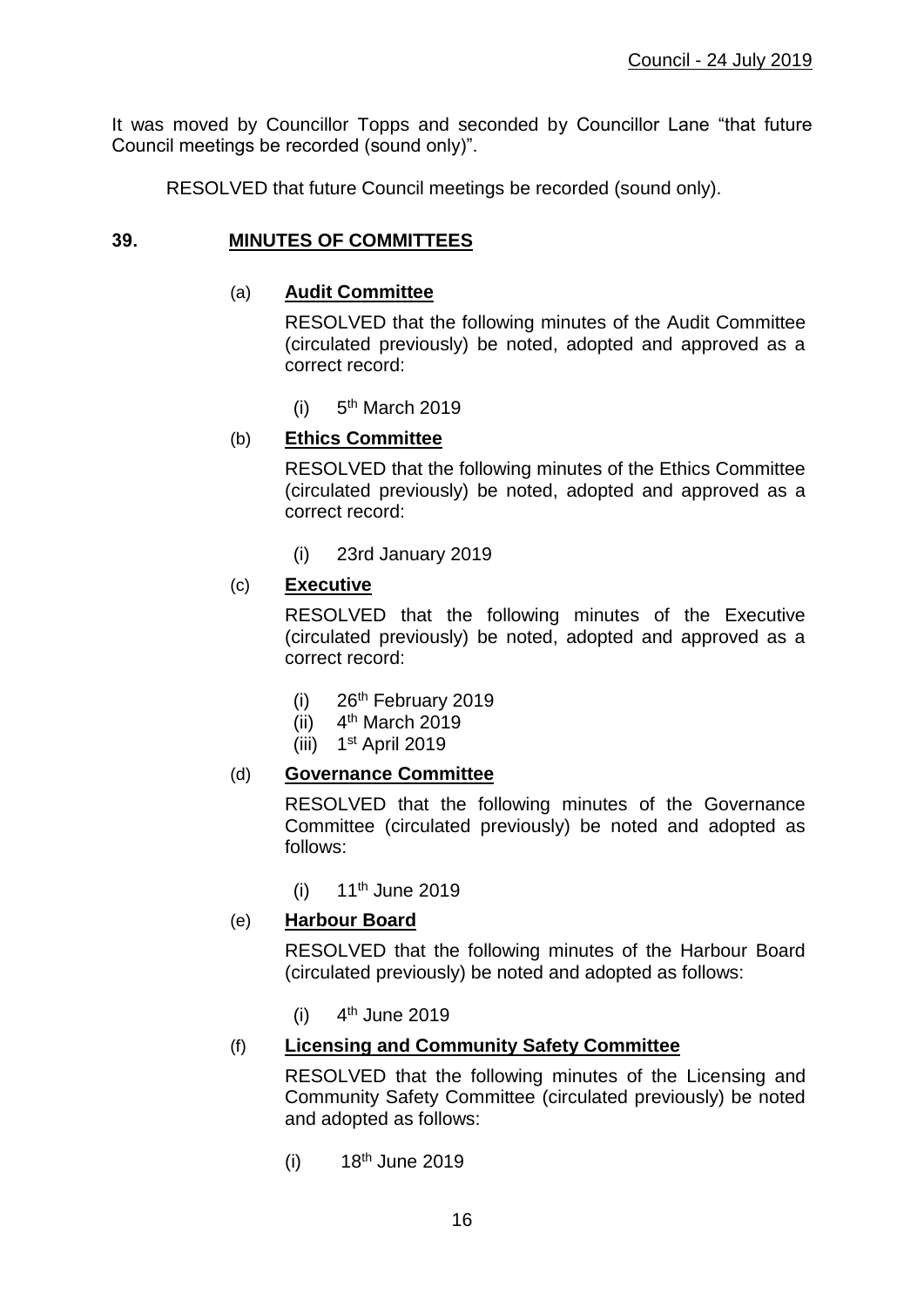(A) Minute 3: Proposed amendments to Dangerous Wild Animal and Zoo Licensing Fees (NOTE: Council noted that this recommendation would be considered by the Strategy and Resources Committee on 5th August 2019).

## (g) **Overview and Scrutiny Committee**

RESOLVED that the following minutes of the Overview and Scrutiny Committee (circulated previously) be noted, adopted and approved as a correct record:

 $(i)$ 7<sup>th</sup> March 2019

#### (h) **Personnel Committee**

RESOLVED that the following minutes of the Personnel Committee (circulated previously) be noted, adopted and approved as a correct record:

 $(i)$  26<sup>th</sup> February 2019

#### (i) **Planning Committee**

RESOLVED that the following minutes of the Planning Committee (circulated previously) be noted and adopted as follows:

- $(i)$  13<sup>th</sup> March 2019
- $(iii)$  17<sup>th</sup> April 2019
- $(iii)$  12<sup>th</sup> June 2019

#### (j) **Policy Development Committee**

RESOLVED that the following minutes of the Policy Development Committee (circulated previously) be noted and adopted as follows:

 $(i)$  20<sup>th</sup> June 2019

#### (k) **Strategy and Resources Committee**

RESOLVED that the following minutes of the Strategy and Resources Committee (circulated previously) be noted and adopted as follows:

- $(i)$ 3rd June 2019
- $(ii)$ 1<sup>st</sup> July 2019

(A) Minute 17 (e): Approval and Release of Section 106 Open Space Funds – Bickington, Ilfracombe and North Molton.

(B) Minute 20 (c): Braunton Burrows Special Area of Conservation Visitor Impacts and Mitigation.